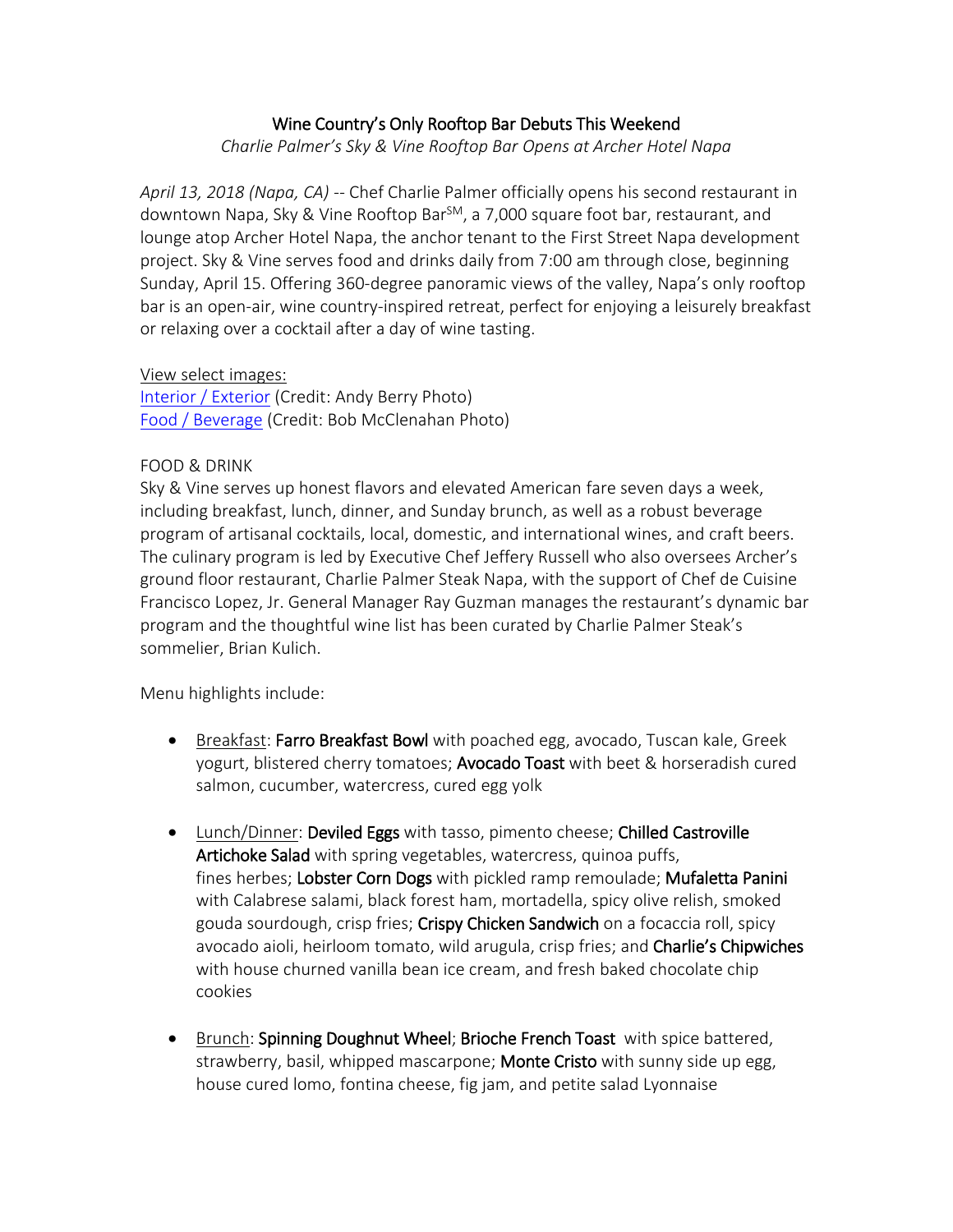• Bar Offerings: Mule (on tap) with Belvedere vodka, ginger, lime; Hops Divine with Hendrick's gin, pamplemousse liqueur, hibiscus, hops, lemon, sparkling wine; Wilson with St. George pear brandy, coconut, green tea, kaffir, and lemon

Sky & Vine also serves a reverse happy hour nightly from 9 pm to close with \$5 beers, \$9 cocktails and wines by the glass, and snacks ranging from \$4 to \$10.

Complete menus available below:

- [Breakfast](https://www.dropbox.com/s/b4z1l7k0iudn2mf/Sky%20%26%20Vine%20Breakfast.pdf?dl=0)
- [Sunday Brunch](https://www.dropbox.com/s/sqonlv0zs0xwu6r/S%26V%20Brunch%20Menu%20.pdf?dl=0)
- [All Day \(lunch/brunch\)](https://www.dropbox.com/s/4j96zpy16awt87c/S%26V%20All%20Day%20Menu.pdf?dl=0)
- [Bar](https://www.dropbox.com/s/3eqj4zhfg3yyn2b/S%26V%20Bar%20Menu.pdf?dl=0)

# **DESIGN**

True to its name, Sky & Vine's spectacular valley views, the only vistas of its kind given the hotel's unique vantage point and height, are complemented by natural design elements of reclaimed wood, metal and stone. Eating and drinking spaces sit beneath airy wooden trellises, hanging string lights, and the open expanse of Napa Valley skies. Fruitless olive trees surround stone fire pits and lounge seating, paving the way to a chef's show kitchen and semi-private event space. The space was designed by LK Architecture, who is responsible for the entirety of the design and architectural plan of Archer Hotel Napa. Sky & Vine's total footprint includes 90 dining seats, 14 bar seats at the main bar, 14 bar seats at the chef's show kitchen bar, and over 70 full service lounge seats. Sky & Vine also services the food and beverage for the hotel and spa guest dedicated portion of the rooftop, a 5,000 square foot space which includes a sunning pool, cabanas, spa, and fitness studio. Archer Hotel Napa's rooftop is 11,000 square feet in totality.

# PROGRAMMING

Live Music: Sky & Vine also offers live musical entertainment on Sunday afternoons and Thursday evenings.

Brown Bag Wednesdays: Sky & Vine hosts Brown Bag Wednesday once weekly where the wine team hand selects a bottle of wine, brown bags it, and pours it in a blind tasting format. Guests have the opportunity to guess the "three Vs": Vintner, Varietal and Vintage. When you guess 1 of 3 correctly you'll get 10% off the bottle; 2 of 3 correctly, it's 50% off the bottle; all 3 correct, the bottle is just \$1.

Really Big Games: The bar is also home to a number of large format games, including Connect Four, Jenga, and Corn Hole.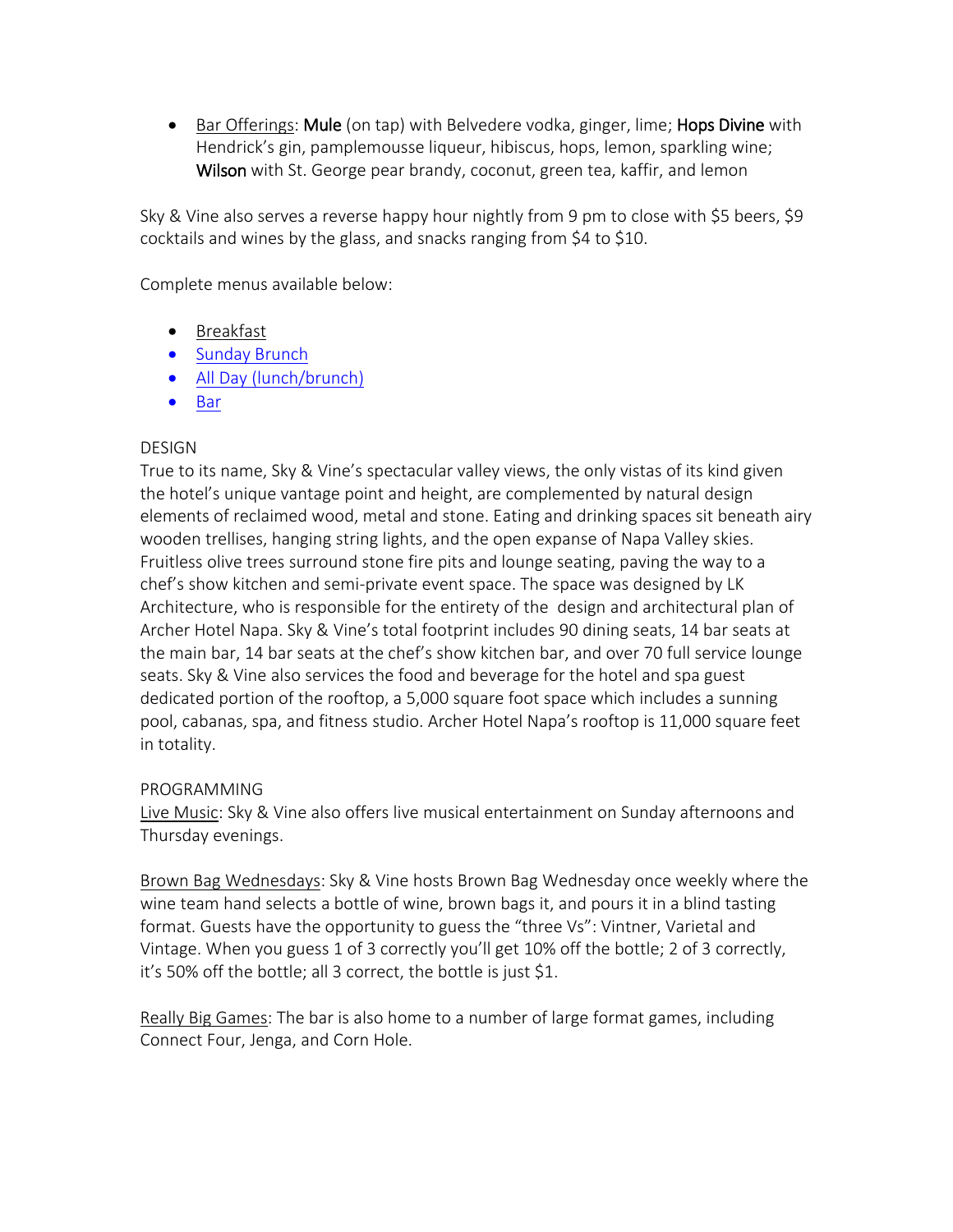Sunday Brunch: Every Sunday, Sky & Vine hosts a bottomless brunch for \$38, which includes a doughnut wheel or charcuterie board for the table, unlimited bloody marys and mimosas (for two hours), and a choice of a brunch main.

#### **FVFNTS**

Sky & Vine, along with the entire rooftop at Archer Hotel Napa, is truly one-of-a-kind, showcasing both the urban energy of downtown Napa and the incredible valley vistas beyond the city. The venue includes several distinctive areas that are easily reserved and combined for semi-private events, including soft seating with two fire pits, rooftop dining and a chef's show kitchen for culinary demonstration, product launches, and more, along with its own private fireplace. Whether posh receptions, winemaker's dinners or milestone celebrations, this starlit stage is now Napa's new sought-after gathering spot.

Capacity:

| <b>NORTH ROOFTOP</b> | ROOFTOP BAR    | ROOFTOP PATIO  | <b>CHEF'S SHOW KITCHEN</b> |
|----------------------|----------------|----------------|----------------------------|
| 6,980 sq ft          | 2,690 sq ft    | 3,190 sq ft    | 1,100 sq ft                |
| 168' x 42'           | 66' x 41'      | 105' x 30'     | $33' \times 35'$           |
| Seats: 168           | Seats: 80      | Seats: 60      | Seats: 28                  |
| Reception: 315       | Reception: 125 | Reception: 150 | Reception: 40              |

### ADDITIONAL INFORMATION

Hours:

Breakfast 7 am  $-11$  am  $(3/1 - 10/31)$ Lunch/Dinner: Sun - Thurs: 11 am – 12 am; Fri - Sat: 11 am - 1 am Pool 11:30 am – 6 pm Sunday Brunch 11 am  $-$  3 pm  $(3/1 - 10/31)$ Reverse Happy Hour 9 pm - close

Location & Contact 1260 First Street Rooftop at Archer Hotel Napa (6<sup>th</sup> Floor) 707.819.2490 skyandvine.com @skyandvine

###

### About ARCHER Hotel Napa

[ARCHER®](http://link.gmapp4.net/x/c?c=2093556&l=b82dbc3e-c8cb-4376-8520-9b2960317489&r=259fb722-ed60-40c7-8f7b-1fea8b4670be) Hotel Napa, a luxury boutique, new-build hotel in the heart of downtown Napa, opened in November 2017 with a focus on sincere service, curated luxuries and a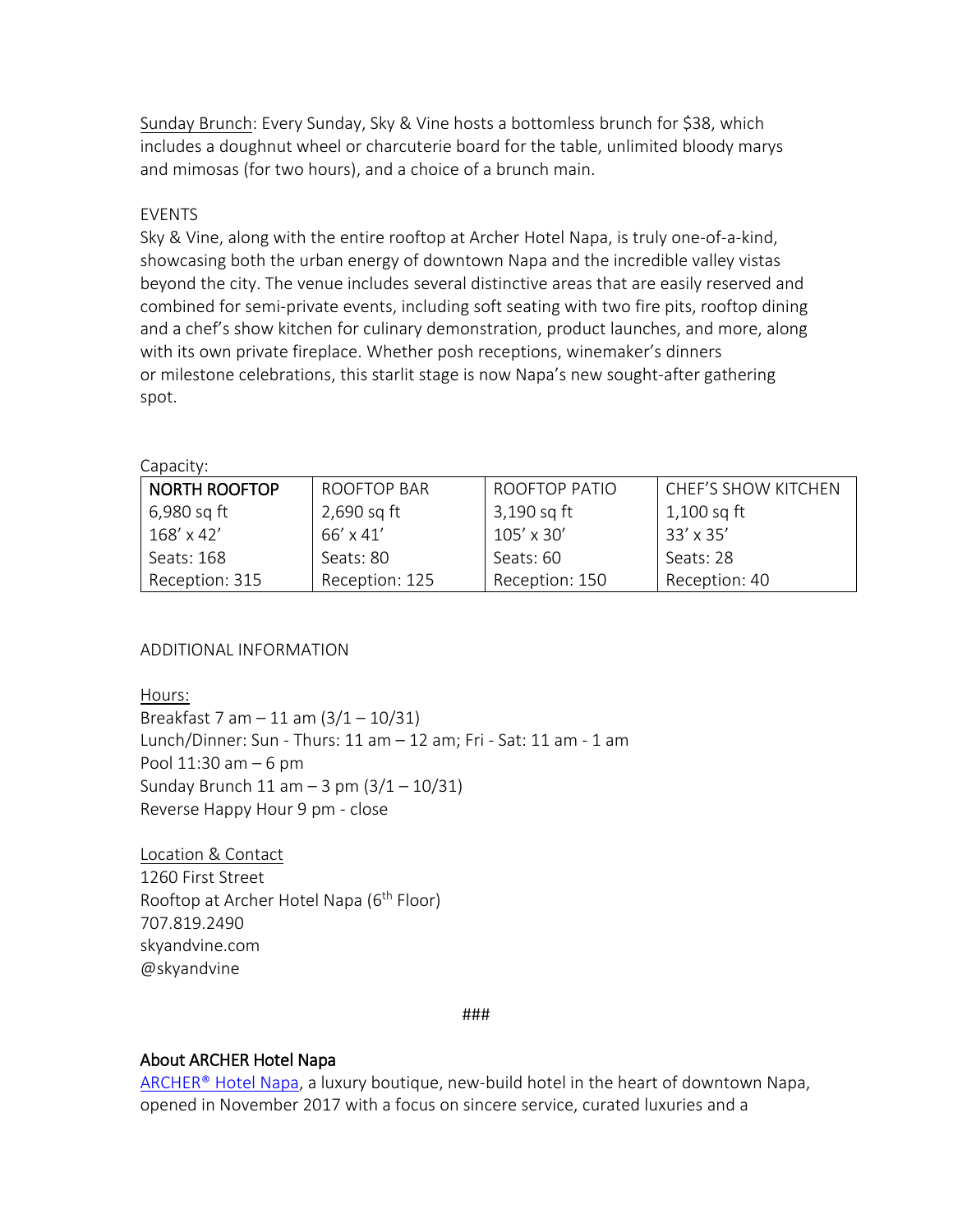dedication to details big and small. The hotel features 183 rooms, including 39 balconyclad suites spanning five stories and sweeping 360-degree views of Napa Valley from its expansive destination rooftop. Charlie Palmer Steak is the hotel's signature restaurant and also provides the culinary direction for the 17,000-plus square feet of indoor and outdoor event space, including the *Sky & Vine Rooftop BarSM*. LodgeWorks Partners, L.P. is the developer of the hotel and Archer collection. Archer is all about gracious, local moments of hospitality, coupled with anticipatory service. With residences now in destinations like New York, Austin and Napa – Archer is excited to bring his boutique experience to exciting suburban markets like Burlington – just outside of Boston, Florham Park, NJ and soon Redmond, WA near Seattle.

# About Charlie Palmer Group

Charlie Palmer Group grew out of Aureole, American cuisine pioneer Charlie Palmer's landmark restaurant, originally located in a historic townhouse on the Upper East Side of Manhattan. Today, Palmer's flagship Aureole is strategically located at the Bank of America Tower at One Bryant Park. Other coast-to-coast locations encompass an expanding collection of award-winning restaurants and luxurious boutique hotels—many in equally significant historical locations—each designed with distinctive personalities to provide unique experiences. These properties include: Aureole, Charlie Palmer Steak, Upper Story by Charlie Palmer, Charlie Palmer at The Knick, and Crimson & Rye (New York, NY), Aureole at Mandalay Bay Resort & Casino, Charlie Palmer Steak at Four Seasons Hotel (Las Vegas, NV), Charlie Palmer Steak (Washington, DC), Charlie Palmer Steak (Reno, Nevada), Charlie Palmer Steak (Napa, CA), and Dry Creek Kitchen at Hotel Healdsburg at Hotel Healdsburg (Sonoma County, California). Learn more at [www.charliepalmer.com.](http://link.gmapp4.net/x/c?c=2093556&l=c542c2c0-ca8f-4adc-ba8d-61ff47e624d7&r=259fb722-ed60-40c7-8f7b-1fea8b4670be)

# About LodgeWorks

LodgeWorks Partners, L.P. is a privately-held hotel development and management company with a rich history as hospitality brand innovators, industry-leading guest satisfaction, sophisticated development acumen and an experienced team that has successfully collaborated for more than 30 years. LodgeWorks continues to own, franchise and/or manage a portfolio of branded hotels including Hampton Inn®, Hyatt House®, Hyatt Place®, Aloft®, Hilton Garden Inn® and its own proprietary ARCHER Hotel boutique collection. For more information, please visit [www.lodgeworks.com.](http://link.gmapp4.net/x/c?c=2093556&l=7a15fe2b-1073-4212-a38b-4384430b1ea2&r=259fb722-ed60-40c7-8f7b-1fea8b4670be)

# About First Street Napa

First Street Napa, a 325,000-square-foot mixed-use development located in the heart of Downtown Napa, welcomed its first series of shops and restaurants in fall 2017 with continued openings phased throughout 2018. Spanning three city blocks, First Street Napa will feature 45 fashion and specialty retailers, innovative restaurants and wine bars, Creative Class office space, and Archer Hotel Napa, the tallest building in Napa Valley with 183 guestrooms including 39 balcony-clad suites and featuring Napa's only rooftop bar, Sky & Vine. Catering to the local Napa community and visitors alike, First Street Napa invites people to shop, dine, relax, work, and indulge in an environment complete